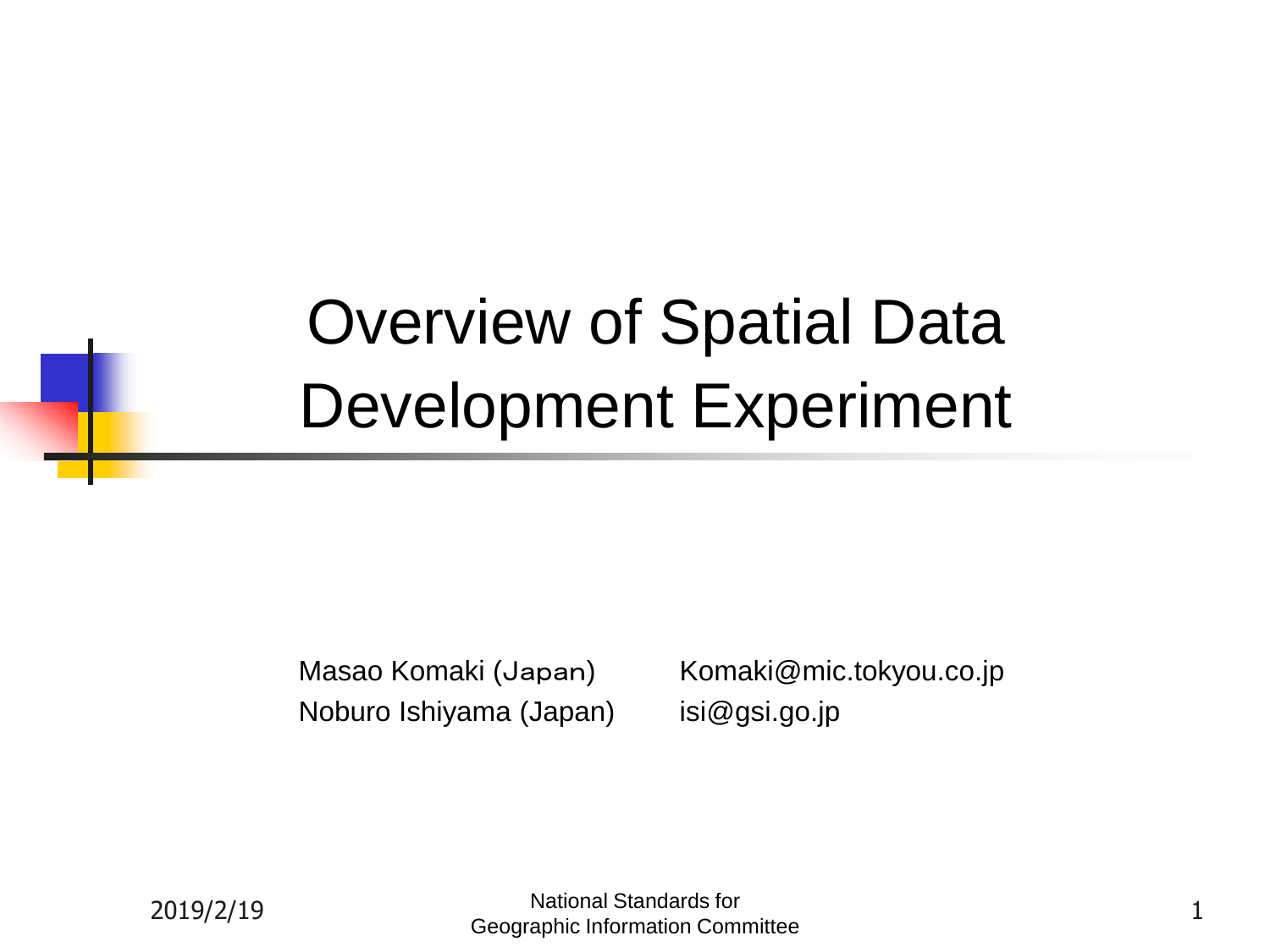## Experiment purposes

- Verification of creation manual for spatial data product specifications
	- $\rightarrow$  Can product specifications be created using this manual?
- Verification of product specifications
	- $\rightarrow$  Can spatial data be created using these product specifications?
- Verification of quality evaluation method for spatial data
	- $\rightarrow$  Can the quality of created spatial data be evaluated?
	- $\rightarrow$  Are the evaluation results appropriate?
- Fine-tuning of geographic information standards and usage principles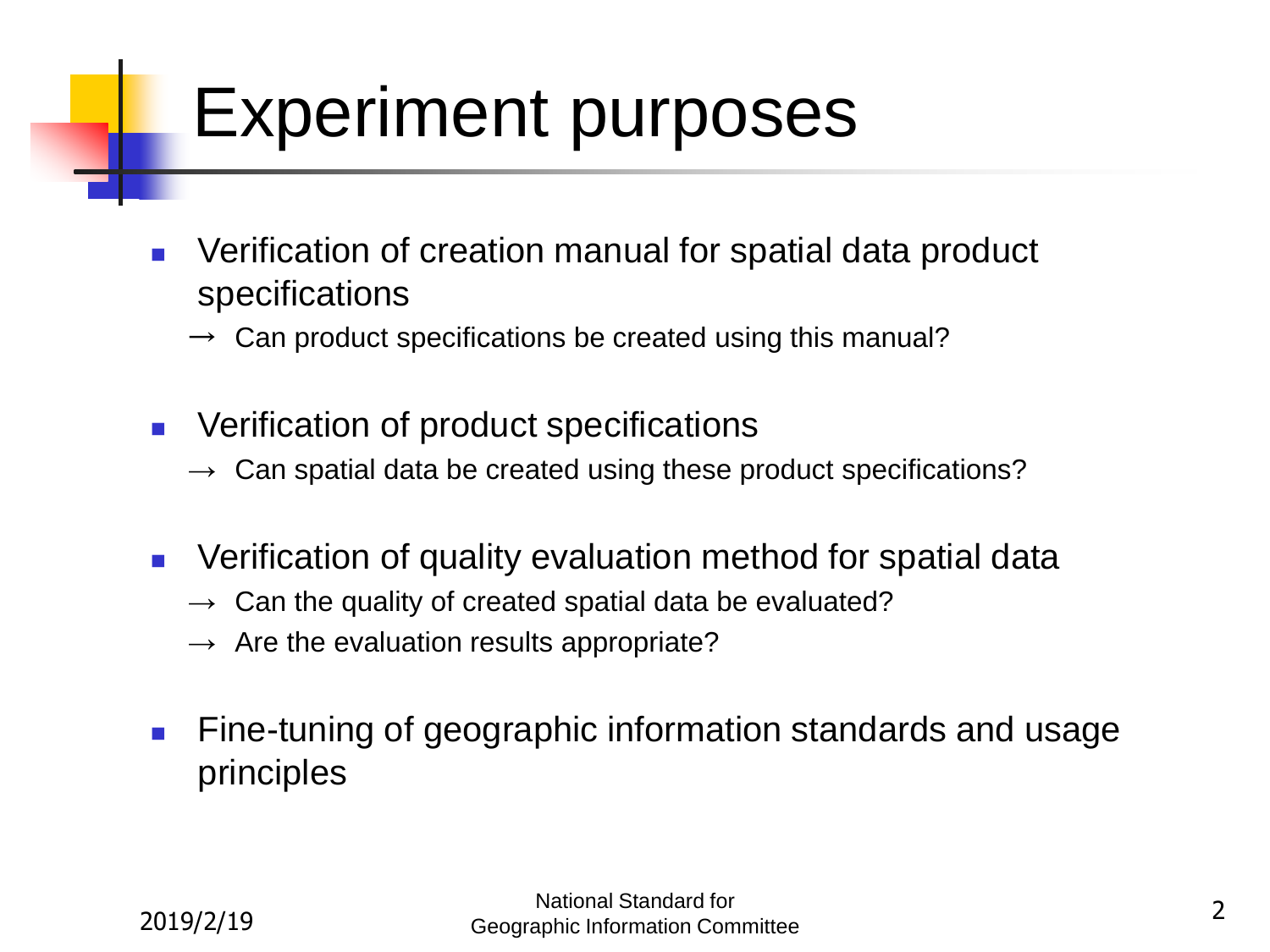# Overview of Experiment

- Obtain cooperation from model districts
	- Ogaki City, Gifu Prefecture and Toyonaka City, Osaka Prefecture
- Select test operations managers from WG2,4
	- $\rightarrow$  Test operations, assistance to Secretariat (Association of Precise Survey and Applied Technology), creation of product specifications
- Recruit participating companies and implement development experiment
	- Creation of spatial data based on product specifications
	- $\rightarrow$  Quality evaluation of spatial data and compilation of evaluation report
	- $\rightarrow$  Creation of metadata, gazetteer, etc.
- Compile experiment results ← Currently under way
	- $\rightarrow$  Examination of appropriateness of quality evaluation results
	- $\rightarrow$  Sampling of examined items with a view to reflection in geographic information standards and product specification creation manual
- Reflect results in geographic information standards and product specification creation manual
	- Implementation of overall joint research based on test operations manager's report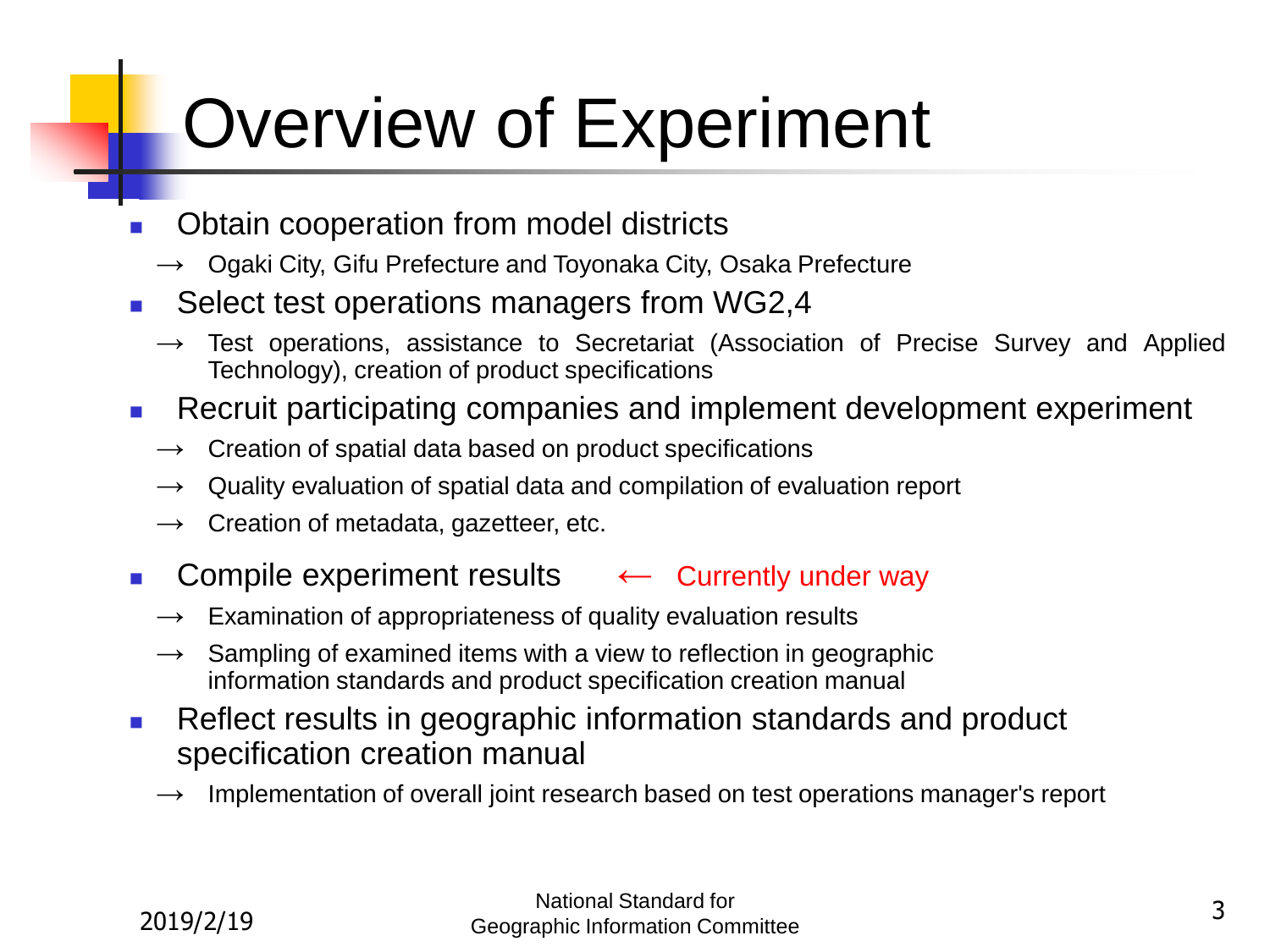#### Purpose of application

To obtain an understanding of road conditions, disaster prevention facilities, hazardous facilities, storage facilities, evacuation facilities, medical facilities, recreational facilities, etc. in order to draw up regional disaster prevention plans assuming the occurrence of earthquakes, etc., implement traffic regulations in the event of disaster, and guide evacuations

#### ■ Application functions

- $\rightarrow$  Determination of or search for the location of hazardous facilities, evacuation facilities, medical facilities, etc.
- $\rightarrow$  Search for evacuation routes
- $\rightarrow$  Search for cover areas of fire hydrants and water storage tanks
- $\rightarrow$  Management of stored materials
- $\rightarrow$  Assignment of evacuation locations and determination of evacuee populations
- $\rightarrow$  Determination of areas prone to spread of fire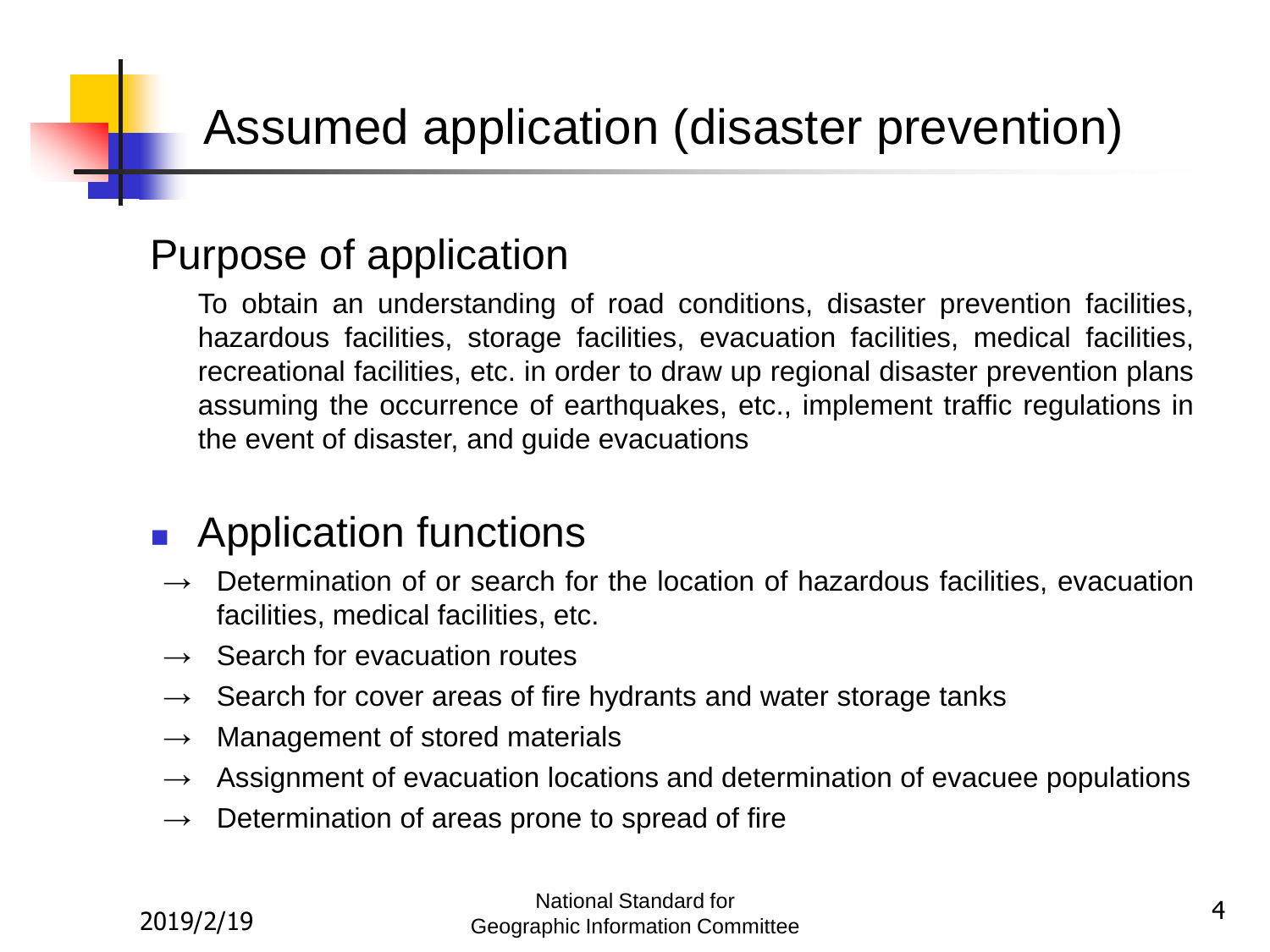#### Examination procedure for product specifications

- **Feature extraction**
- Selection of feature definitions, structures, and required quality
- Selection of details of product specifications
	- $\rightarrow$  Application schema
	- $\rightarrow$  Encoding rule
	- $\rightarrow$  Quality evalution procedures
	- $\rightarrow$  Metadata entry content
	- $\rightarrow$  Reference system

(Now, we are examining about the feature catalog.)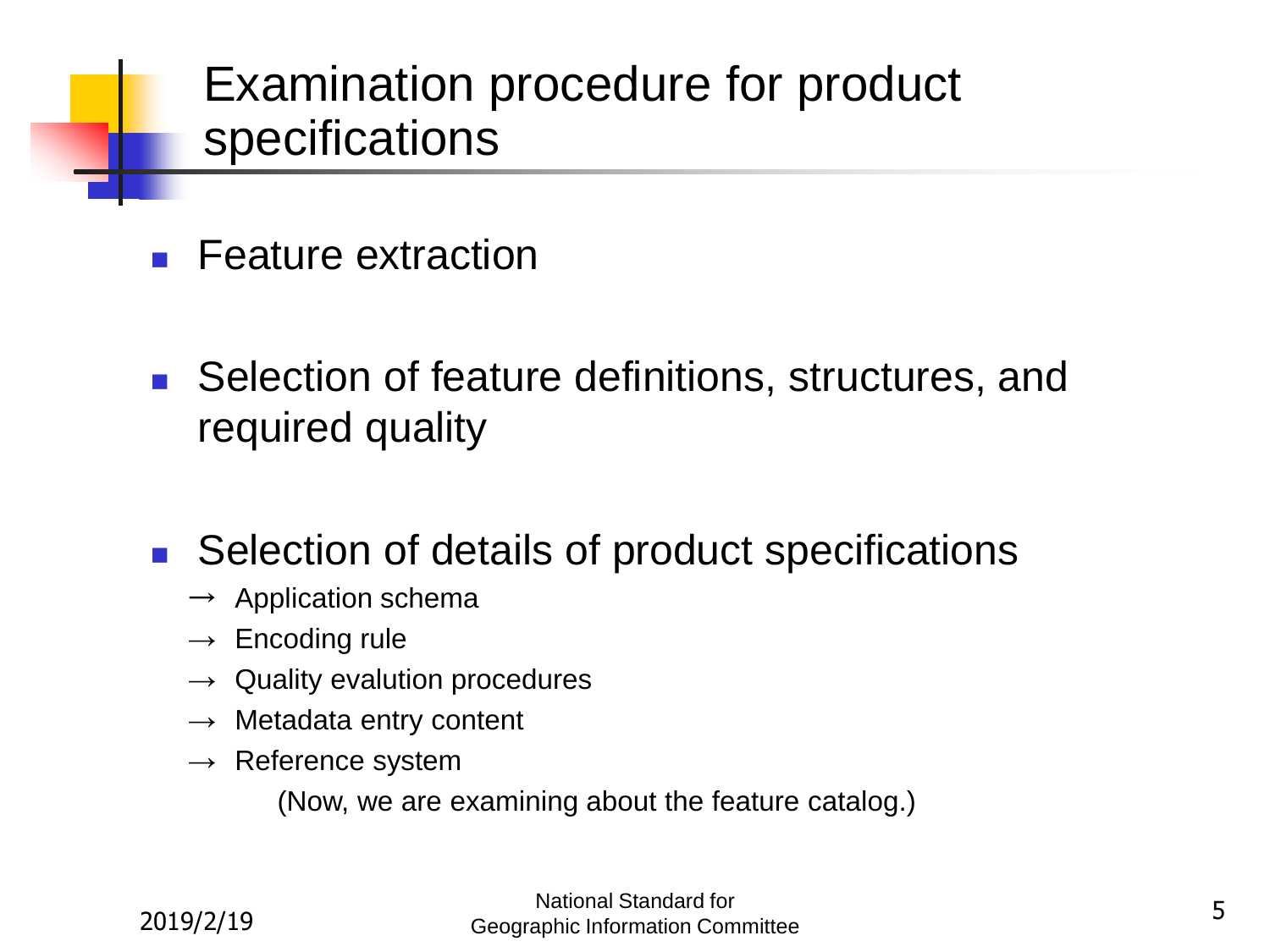#### Verification of resulting products and reflection in standards

#### ■ Verification points

- $\rightarrow$  Encoding rule
- $\rightarrow$  Gazetteer
- $\rightarrow$  Metadata
- $\rightarrow$  Appropriateness of quality evaluation results

#### Details of examination for reflection in geographic information standards

- $\rightarrow$  Entry content of product specifications
- $\rightarrow$  Metadata entry method
- $\rightarrow$  Appropriateness of quality evaluation procedures
- $\rightarrow$  Organization method for resulting products and desired form of report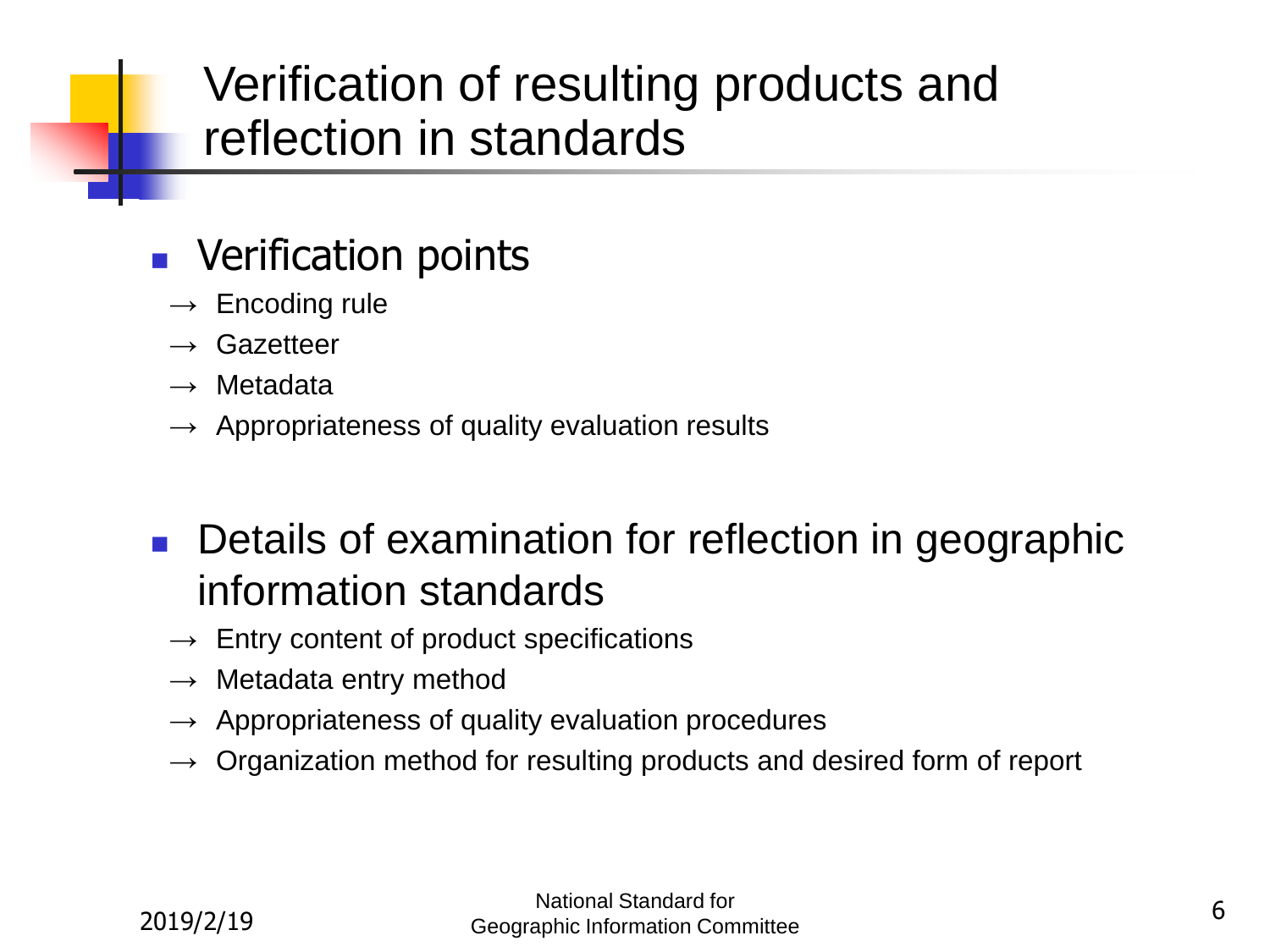Overview of ordering through product specifications

- **Product specifications** 
	- $\rightarrow$  Direction for the data preparation
	- $\rightarrow$  Description of application schema
	- $\rightarrow$  Feature Encoding specifications
	- $\rightarrow$  Quality requirements and evaluation procedure definitions
- Ordering specifications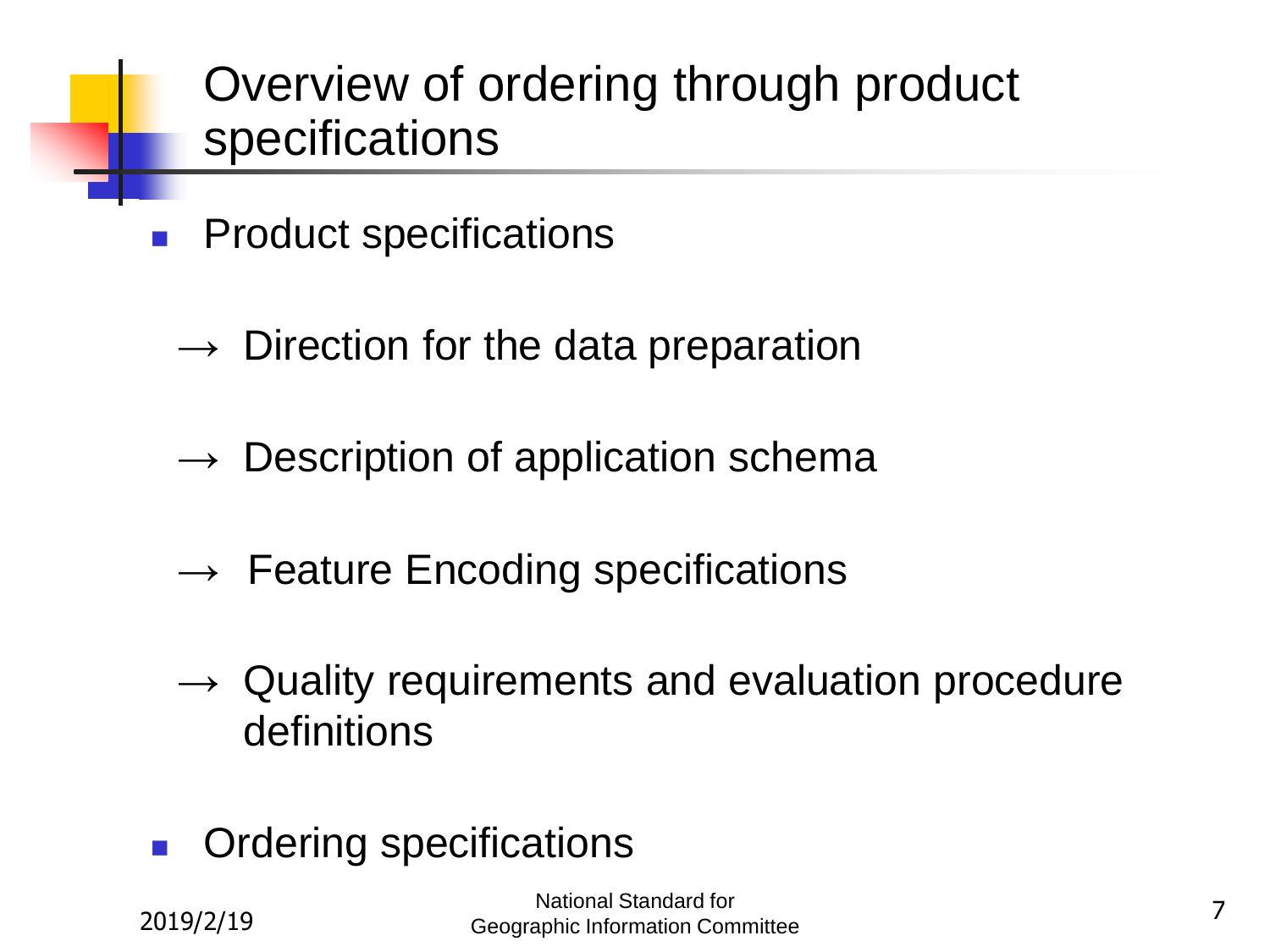## Verification of quality evaluation procedure (1)

- Verification of quality evaluation result and procedure Procedure
	- For resulting products of data creation companies, verify such matters as:
		- 1) Are quality requirements in product specifications satisfied?
		- 2) Is quality evaluation implemented as specified in product specifications?

and identify problems, etc.

Ref.) Calculate total number of man-hours required for quality evaluation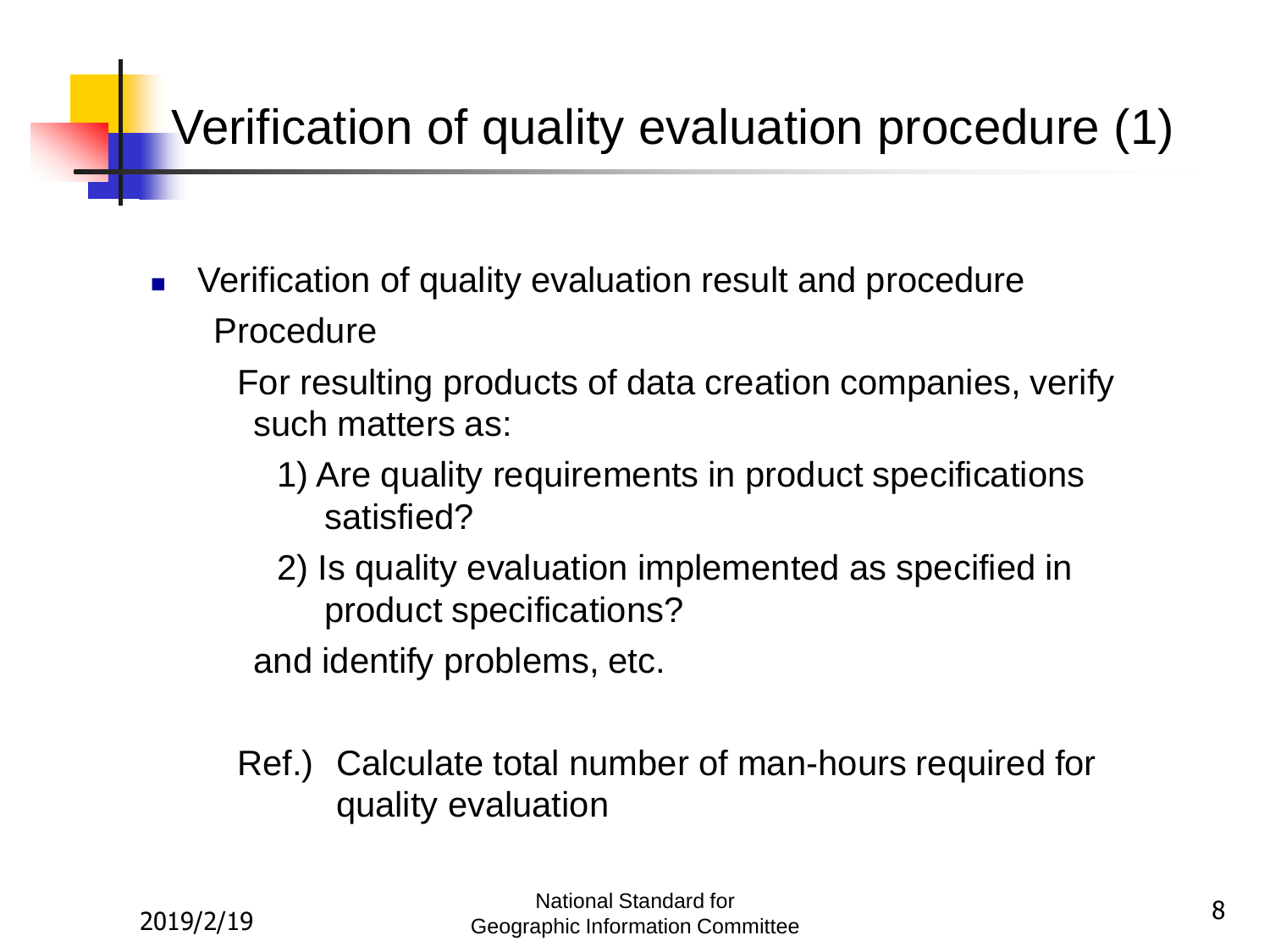#### Verification of quality evaluation procedure (2)

- Verification of appropriateness of sample quantity Procedure
	- **(1)** For the completeness of a feature, conduct full inspection. Use the result as "actual quality."
	- **(2)** For the same feature, conduct sampling inspections at 20%, 10%, and 5%, and calculate completeness for each one.
	- **(3)** From the results of (**1)** and (**2)**, verify sample quantity that enables estimation of full inspection result.

Data to be used

Road intersections (3 companies in Toyonaka)

Evacuation facilities (Schools, hospitals, parks, shrines and temples for 4 companies in Toyonaka and Ogaki are considered as equivalent features)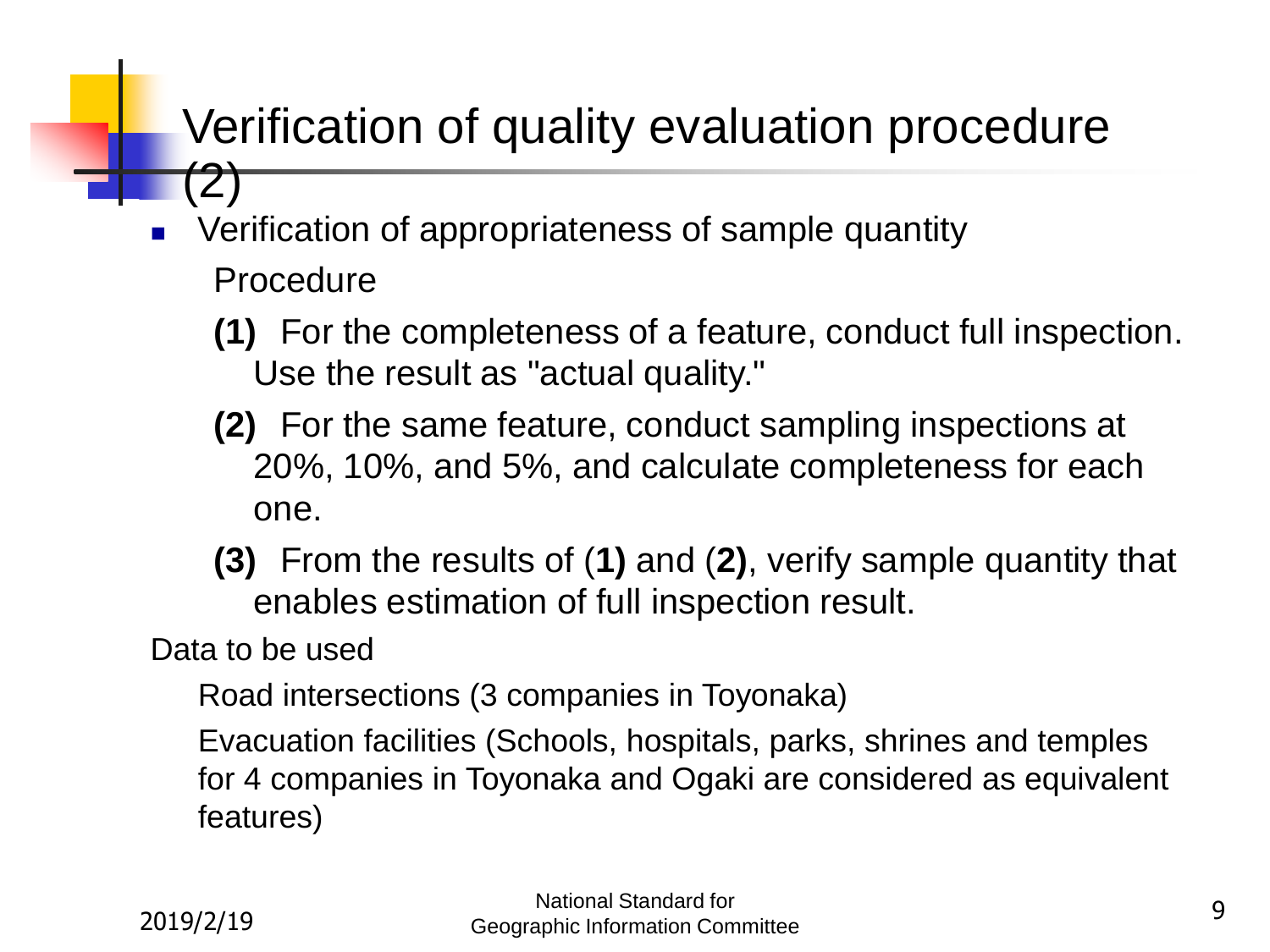### Issues about quality evaluation procedure (1)

- Sample extraction
	- Which methods are not affected by spatial correlations?
	- Verification of random sampling and others sampling
	- <sup>◼</sup> Verification of suitability of ISO 2859 and ISO 3951









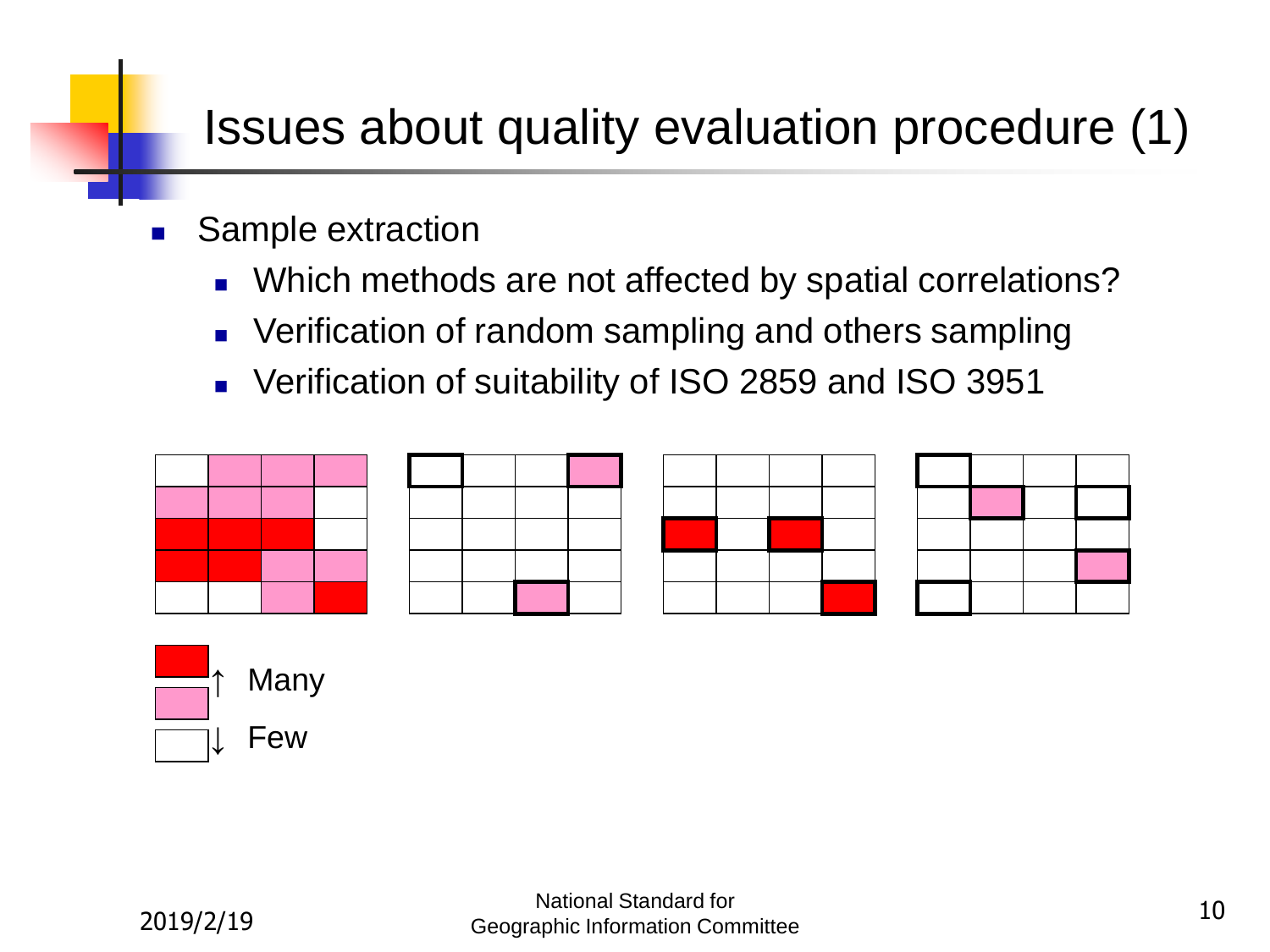### Issues about quality evaluation procedure (2)

Quality evaluation procedure taking into account feature characteristics



11 Beographic Information Committee 11<br>
2019/2/19 Geographic Information Committee